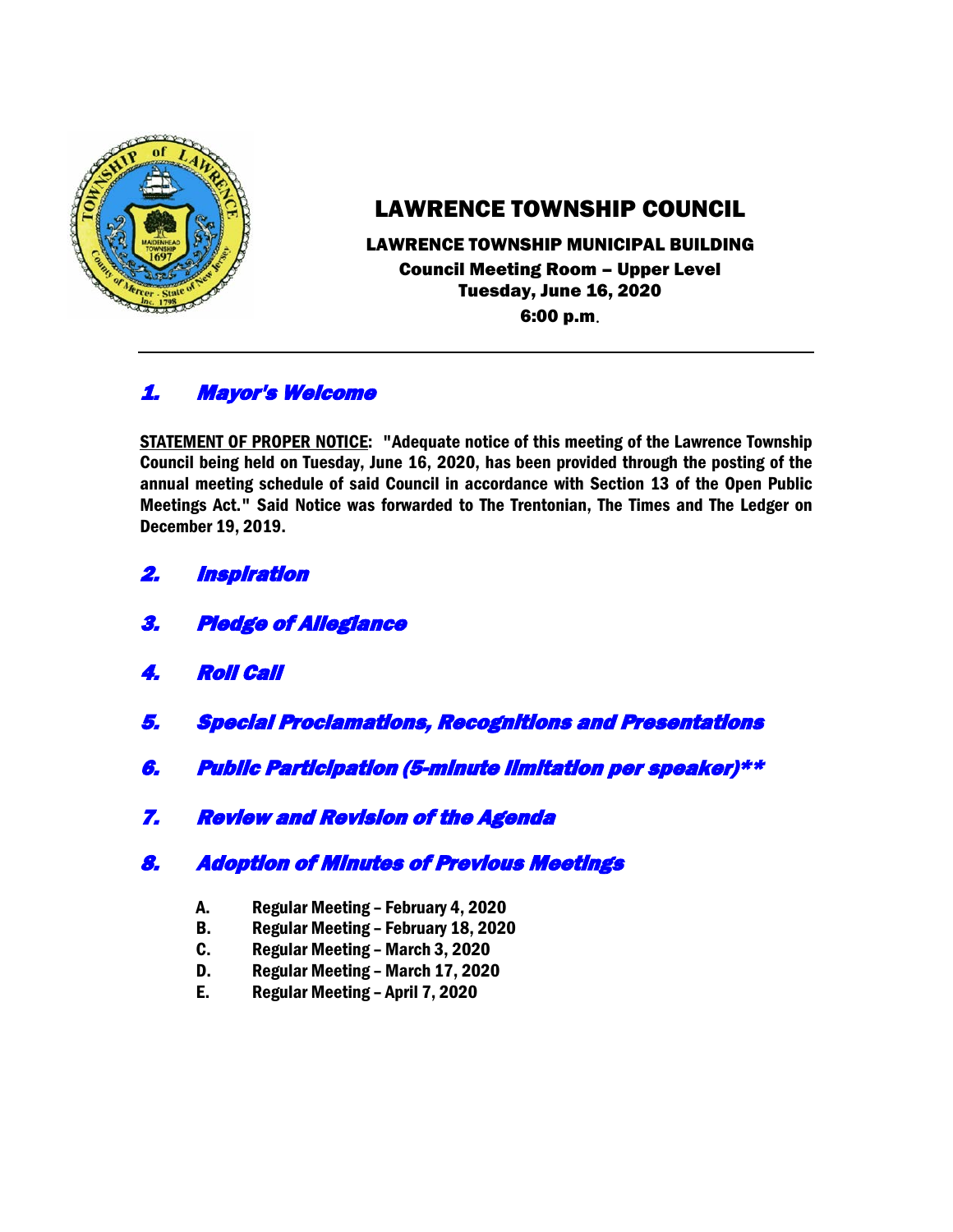# 9. Awarding and/or Rejecting of Bids\*

- A. #183 Authorizing Awarding a Contract for the 2019-2020 Road Improvement Program – Phase 1
- B. #191 Authorizing Awarding Bid #20-07 Lawn Services
- C. #194 Authorizing Awarding of Bid #20-08 Uniform Rental and Cleaning

## 10. Introduction of Ordinances**\*\***

A. Ordinance No. 2363-20 – AN ORDINANCE OF THE TOWNSHIP OF LAWRENCE, IN THE COUNTY OF MERCER, NEW JERSEY, AMENDING ORDIANCE NO. 2343-19, ADOPTED OCTOBER 1, 2019, ENTITLED "AN ORDINANCE OF THE TOWNSHIP OF LAWRENCE, IN THE COUNTY OF MERCER, NEW JERSEY, PROVIDING FOR THE SPECIAL ASSESSMENT OF A PORTION OF THE COST RELATING TO LEAD SERVICE LINE REPLACEMENTS AND APPROVING THE EXECUTION OF A SHARED SERVICES AGREEMENT IN CONNECTION THEREWITH"

# 11. Adoption of Ordinances\*

- A. Ordinance No. 2362-20 AN ORDINANCE AMENDNG ORDINANCE NO. 2327-19 ENTITLED AN ORDINANCE AMENDING CHAPTER 156, "FEES" OF THE LAWRENCE TOWNSHIP ADMINISTRATIVE CODE
- 12. Manager's Report
- 13. Attorney's Report
- 14. Clerk's Report
- 15. Unfinished Business
- 16. New Business
- 17. Public Participation (3-minute limitation per speaker) \*\*
- 18. Resolutions
	- A. Bond Acceptance
		- 1) #181 Authorizing Acceptance of Bonding for The Boro's of Lawrenceville, LLC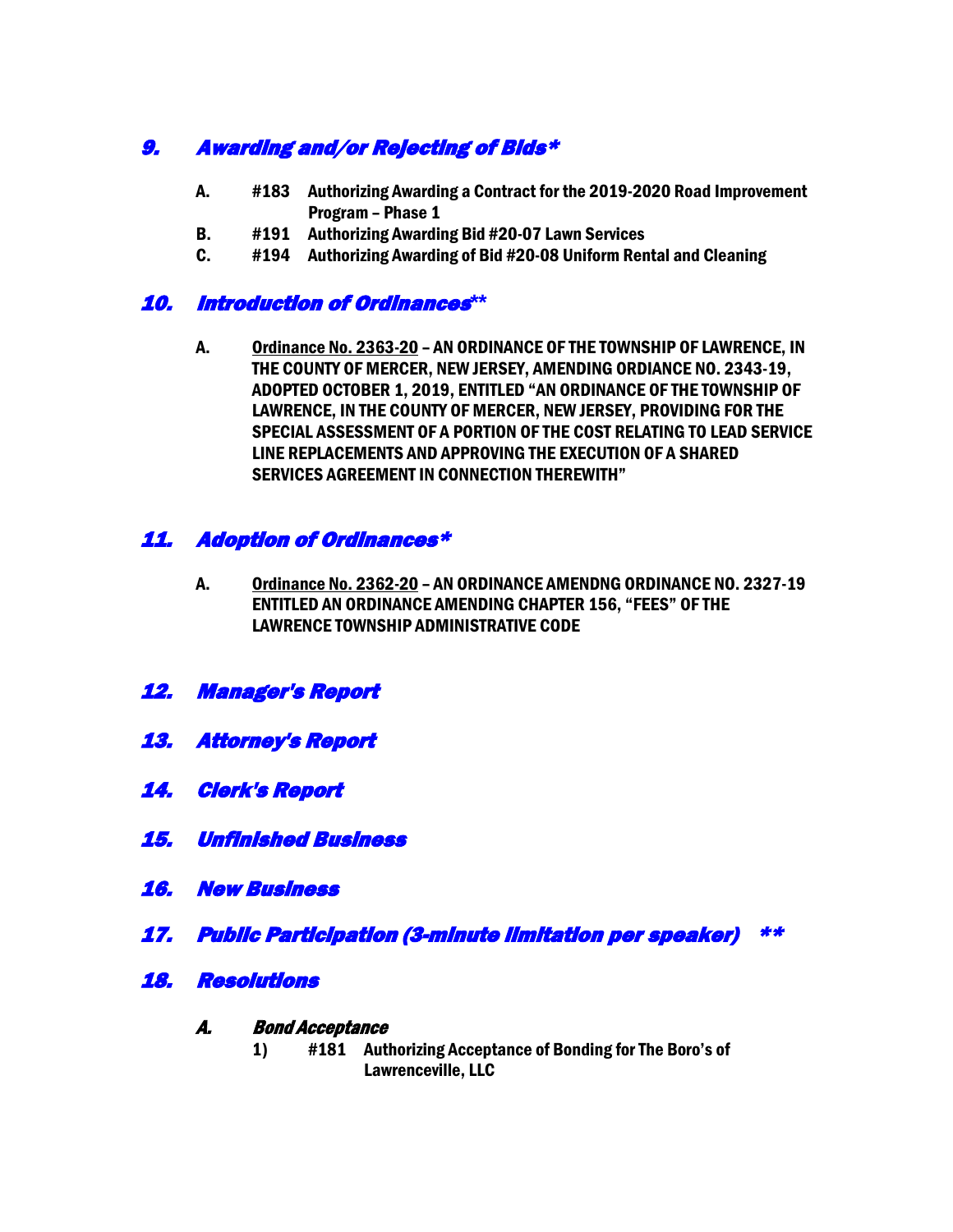# B. Bond Release

- 1) #172 Authorizing Release of Performance Bond for 2019 Concrete Improvement Program and Acceptance of Maintenance Bond
- 2) #175 Authorizing Release of Performance Bond for 2019 Drainage Improvement Program and Acceptance of Maintenance Bond

# C. Escrow Release

- 1) #166 Authorizing Refund of Soil Test Escrow for 264 Carter Road, IP-10/20
- 2) #187 Authorizing Soil Test Escrow Release for 3690 Lawrence-Princeton Road, IP-25/19
- 3) #188 Authorizing Soil Test Escrow Release for 4680 Province Line Road, IP-10/19

### D. Refunds

- 1) #162 Authorizing Tax Overpayment Refunds
- 2) #169 Authorizing Refund of Mulch Delivery Fee
- 3) #171 Authorizing Recreation Fee Refunds
- 4) #173 Authorizing a Property Transfer Fee Refund
- 5) #189 Authorizing Refund of Tax Overpayments
- 6) #190 Authorizing a Refund of Tax Overpayment

# E. Special Items of Revenue

1) #167 Authorizing a Special Item of Revenue Under Safe and Secure Communities in the Amount of \$60,000

### F. Professional Services Agreements

- 1) #176 Authorizing a Professional Services Agreement for Miscellaneous Engineering Projects for 2020
- 2) #177 Authorizing Amending the Professional Services Agreement for Engineering Services for the Denow Road Improvement Project
- 3) #178 Authorizing Amending the Professional Services Agreement for Engineering Services for Drainage and Safety Improvements
- 4) #185 Authorizing Amending the Professional Services Agreement for Site Plan/Soil Disturbance Inspections
- 5) #186 Authorizing a Professional Services Agreement for Colonial Lake Dam Inspections
- 6) #192 Authorizing a Amending the Professional Services Agreement for Special Counsel for Union Labor Negotiations
- 7) #193 Authorizing a Professional Services Agreement for Special Counsel for Tax Matters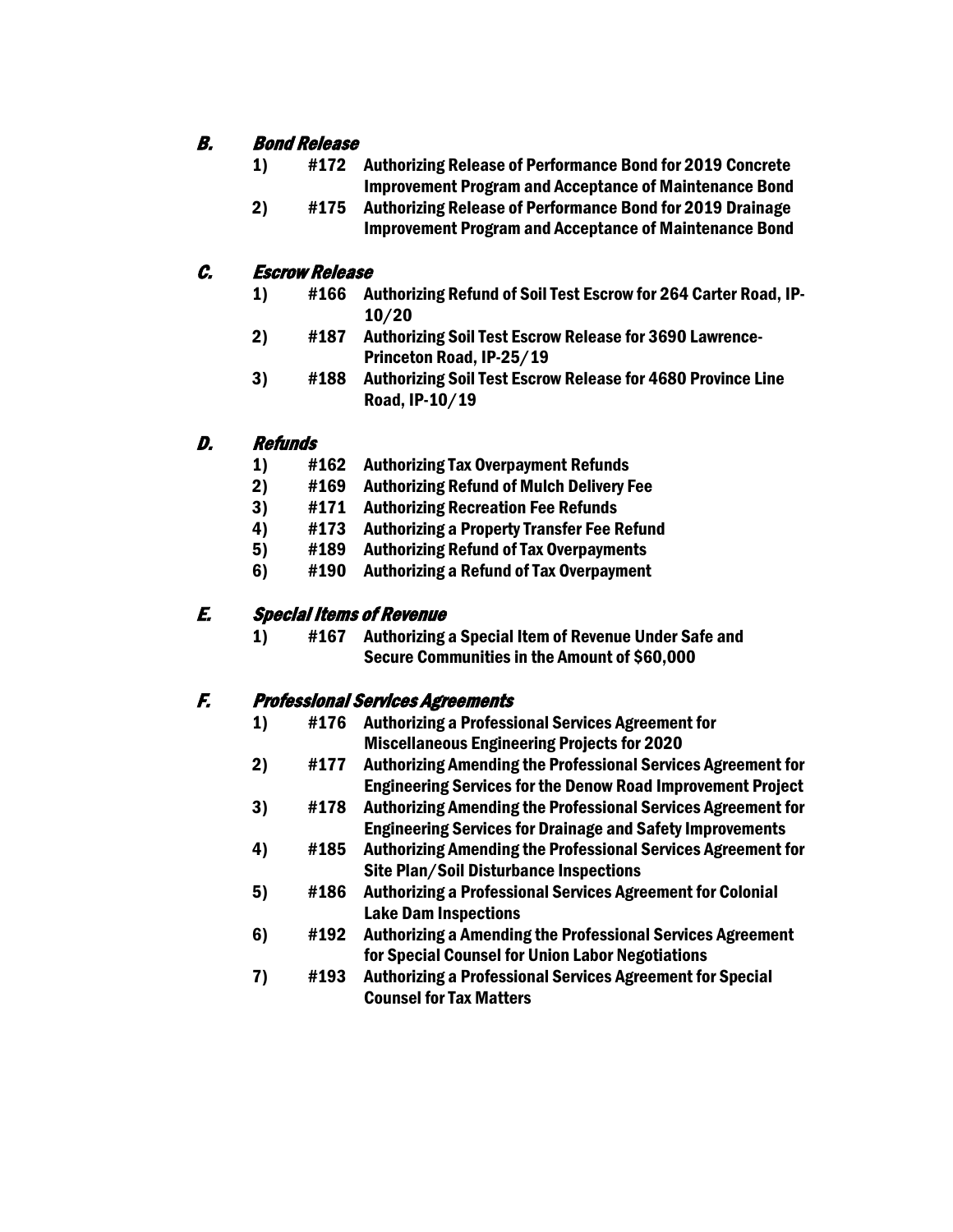#### G. Grants

- 1) #158 Authorizing the Submission of a Grant Application for Princeton Pike Traffic Flow Mitigation Improvements
- 2) #159 Authorizing the Submission of a Grant Application for the Bikeway Program (Pretty Brook Road LHT Connector Trail)
- 3) #160 Authorizing the Submission of a Grant Application for the Road Imp0rovement Program (Cold Soil Road)
- 4) #163 Authorizing the Submission of a Grant Application for Carson Road Safety and Roadway Improvements
- 5) #165 Authorizing Acceptance of a Grant for Safe and Secure Communities Program

#### H. Miscellaneous

- 1) #161 Authorizing the Certification of LOSAP Eligibility for the Lawrence Road Fire Company Volunteers for 2019
- 2) #164 Authorizing the Placing of Liens on Properties for Abatement of Ordinance Violations
- 3) #168 Authorizing Support of Senate Bill S-2475 for the Issuance of Coronavirus Relief Bonds
- 4) #170 Authorizing an Agreement with Rite-Aid for Adult Influenza Vaccination Clinics
- 5) #174 Authorizing the Mayor to Sign DEP Form WQM 003 for the Denow Road Relief Sewer
- 6) #179 Authorizing Establishment of Township of Lawrence Account and Individuals Authorized to Disburse Funds from Account
- 7) #180 Authorizing a Closed Session of Council Immediately Following the Regular Meeting to Discuss Personnel Matters
- 8) #182 Authorizing Outdoor Seating for Restaurants During the Pandemic Shutdown
- 9) #184 Authorizing the Reappointment of the Tax Assessor
- 10) #195 Authorizing Purchase of One 2020 International HV507 4x2 Dump Truck from State Contract Vendor
- 11) #196 Authorizing Purchase of One F150 4x4 Crew Cab Pick-Up Truck from State Contract Vendor
- 12) #197 Authorizing Purchase of Two Kubota ZD1211L-3-72 Zero Turn Lawn Mowers
- 13) #198 Authorizing the Appointment of a Special Hearing Officer
- 14) #199 Authorizing Support of RPM Development, Inc. to New Jersey Housing and Mortgage Finance Agency